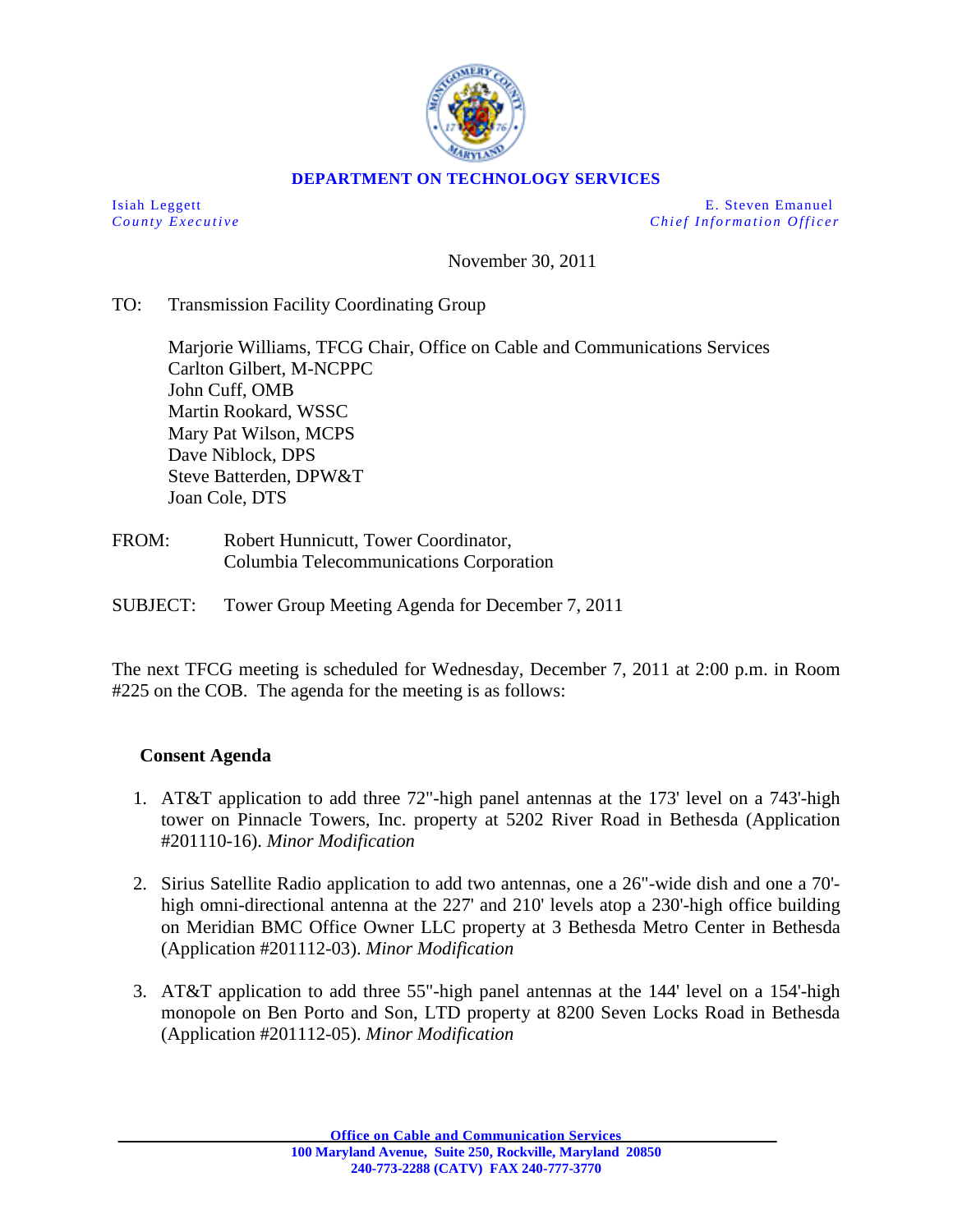## **Regular Agenda**

- 4. Sprint application to replace six antennas with six 72''-high panel antennas at the 90' level of a 250'-high tower on Easterday Properties property at 9265 Brown Church Road in Mt. Airy (Application #201111-01). *Minor Modification Conditioned on approval from the FCC for use and activation of service for those frequencies and assignment of those frequencies by LightSquared to Sprint.*
- 5. Sprint application to replace three antennas with six 72"-high panel antennas at the 150' level on a 195'-high WSSC lattice tower on WSSC property at 12600 Great Seneca Road in Germantown (Application #201111-12). *Minor Modification Conditioned on approval from the FCC for use and activation of service for those frequencies and assignment of those frequencies by LightSquared to Sprint and written approval from the WSSC that they are aware of these proposed attachments and that they have been approved.*
- 6. Sprint application to replace six antennas with six 72"-high panel antennas at the 110' level on a 120'-high monopole on Baptist Home for Children property at 6301 Greentree Road in Bethesda (Application #201111-19). *Minor Modification Conditioned on approval from the FCC for use and activation of service for those frequencies and assignment of those frequencies by LightSquared to Sprint.*
- 7. Sprint application to replace six antennas with six 72"-high panel antennas at the 120' level on a 120'-high monopole on Crown Castle property at 7707 Airpark Road in Gaithersburg (Application #201111-26). *Minor Modification Conditioned on approval from the FCC for use and activation of service for those frequencies and assignment of those frequencies by LightSquared to Sprint.*
- 8. Sprint application to replace six antennas with six 72"-high panel antennas at the 149' level on a 150'-high monopole on Bethesda Country Club property at 7601 Bradley Boulevard in Bethesda (Application #201111-29). *Minor Modification Conditioned on approval from the FCC for use and activation of service for those frequencies and assignment of those frequencies by LightSquared to Sprint.*
- 9. Sprint application to replace three antennas with six 72"-high panel antennas at the 146' and 150' levels on a 150'-high monopole on Colesville Center LLC property at 49 Randolph Road in Silver Spring (Application #201111-30). *Minor Modification Conditioned on approval from the FCC for use and activation of service for those frequencies and assignment of those frequencies by LightSquared to Sprint.*